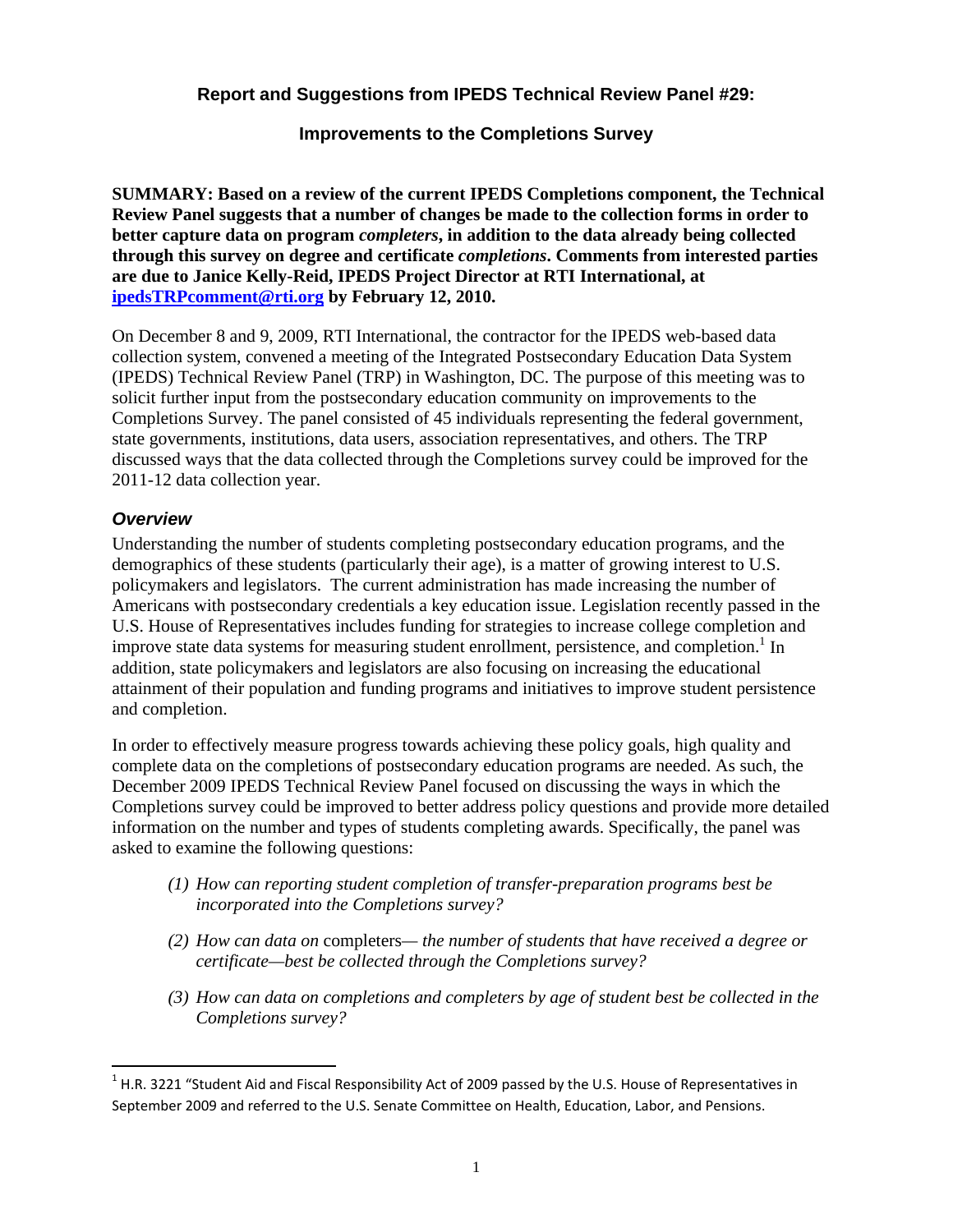# **Discussion Item 1: Incorporating Transfer-Preparation Programs into the Completions Survey:**

(1) *How can reporting student completion of transfer-preparation programs best be incorporated into the Completions survey?* 

# *Background*

Under the Student Right to Know Act, institutions report annually on the completion or graduation rate of degree-seeking, first-time, full-time undergraduate students. When calculating a graduation rate for the Graduation Rate Survey (GRS), federal code allows that institutions can count students as having completed a degree or program if they have:

- successfully completed a transfer-preparatory program; or
- completed the first 3 years of a 3-2 program and are eligible to enter another institution to complete the program.

Additionally, according to federal statute,

*"the Secretary considers the 'equivalent of an associate degree' to be*–

*(i) An associate degree; or*

*(ii) The successful completion of at least a two-year program that is acceptable for full credit toward a bachelor's degree and qualifies a student for admission into the third year of a bachelor's degree program."* 

While under the above provisions institutions may include students who have successfully completed a transfer-preparation program in the GRS survey, they are not instructed to do so in the Completions survey. With no clear instructions or means of accounting for these students, this raises several concerns about the consistency and validity of the data being reported, specifically:

- the potential duplication or over-reporting of successful completions when compared with the actual number of students earning degrees.
- possible undercounting of the number of completions of programs that the Secretary considers equivalent to an associate's degree according to Federal regulation.

# *Discussion*

During discussion, the panel was asked to consider two key questions:

1. Whether the statutory definition of transfer-preparation programs needs further clarification in the Completions survey instructions; and

2. How institutions should report student completion of transfer-preparation programs.

The panel determined that one of the greatest obstacles to implementing an effective change of this kind at this time is the lack of a clear and consistent definition of what is meant by "transferpreparation" and whether it fully addresses all types of preparation activity across all institutions and sectors. The definition of "transfer-preparation" can be interpreted in many different ways, and the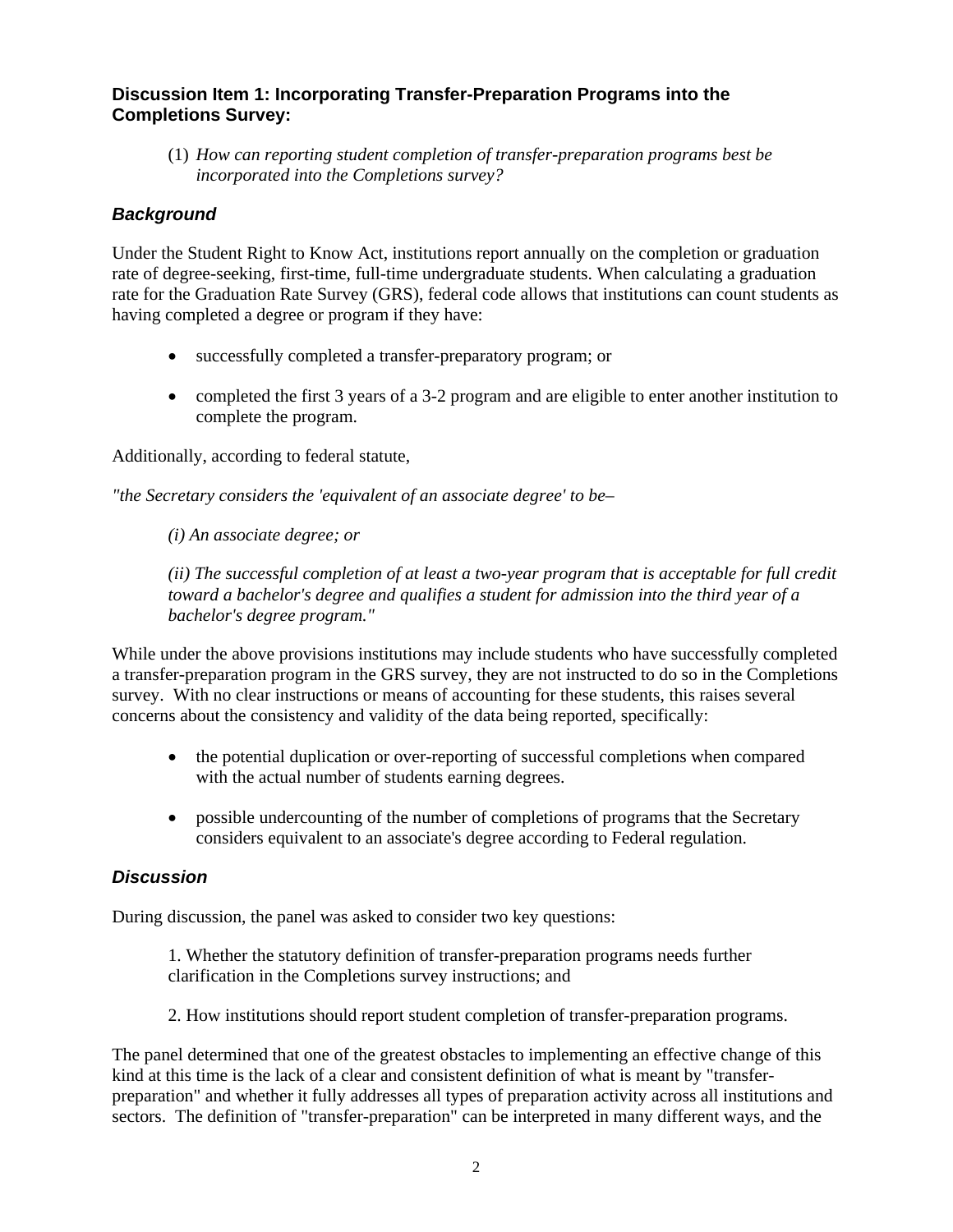methods used to evaluate these programs seem to vary state by state, and even institution by institution. As such, even if a new reporting component were to be added to the Completions survey for transfer-preparation programs, there would be no uniformity of data, and no means of accurately comparing these data statewide or within sector*—*much less of aggregating them at the national level.

The panel agreed that in order to capture useful data related to student completion of transferpreparation programs, it would first be necessary to more clearly define what constitutes a transferpreparatory program*—*both here and in the GRS*—*and provide more comprehensive instructions to assist users in interpreting this definition. Further, if the intended focus of collecting these data is on programs that don't offer a formal award, and exist solely for the purpose of preparing students to transfer, it is essential to determine how many of these students there are, and what the true impact of not collecting data on such students has on the existing Completions data. Panel members questioned the value of incorporating these numbers into IPEDS without having a more clear idea of their meaning and their significance (e.g. how many students are truly not accounted for under the current definition).

Consequently, the panel suggested that no action be taken to align the Completions survey with GRS at this time. The panel determined that institutions should be reporting only actual degree and certificate completions as currently defined in IPEDS in the Completions survey. However, the panel also suggested that further study be done into this issue to gather additional information that would allow better assessment of the real level of need for collecting these data. Additional information should identify the extent to which transfer-preparation programs exist; the number of students participating in these programs; and how these students are currently being counted. Depending on the information gathered, this issue may be revisited at a future meeting of the TRP.

The panel further suggested that the instructions for the Completions survey be tightened to specify that institutions should report completions of credit awards only. The instructions currently state that institutions should report:

#### *"all degrees and other formal awards conferred by your institution"*

and do not make a distinction between credit vs. non-credit awards. Panel members agreed that until non-credit figures are collected in the Fall Enrollment survey, they should not be collected in Completions. The TRP suggests that additional research and discussion into the non-credit work being completed at the postsecondary level be explored further during a future meeting of the TRP and has no bearing on the current discussion in terms of the Completions survey.

# **Discussion Item 2: Collecting Data on the Number of Students Earning Awards**

(2) *How can data on* completers*—the number of students that have received a degree or certificate—best be collected through the Completions survey?* 

#### *Background*

While IPEDS currently collects data on the number of degrees and certificates awarded each year by institutions, there are no data collected on the number of students who earned those degrees and certificates. Because students can earn multiple awards in the same academic year (e.g., a certificate and an associate's degree; a master's and a bachelor's degree, etc.) the result is possible duplication of the number of students earning awards so that no clear national data is available on the actual number of *students* completing postsecondary education programs. Since collecting data on completers in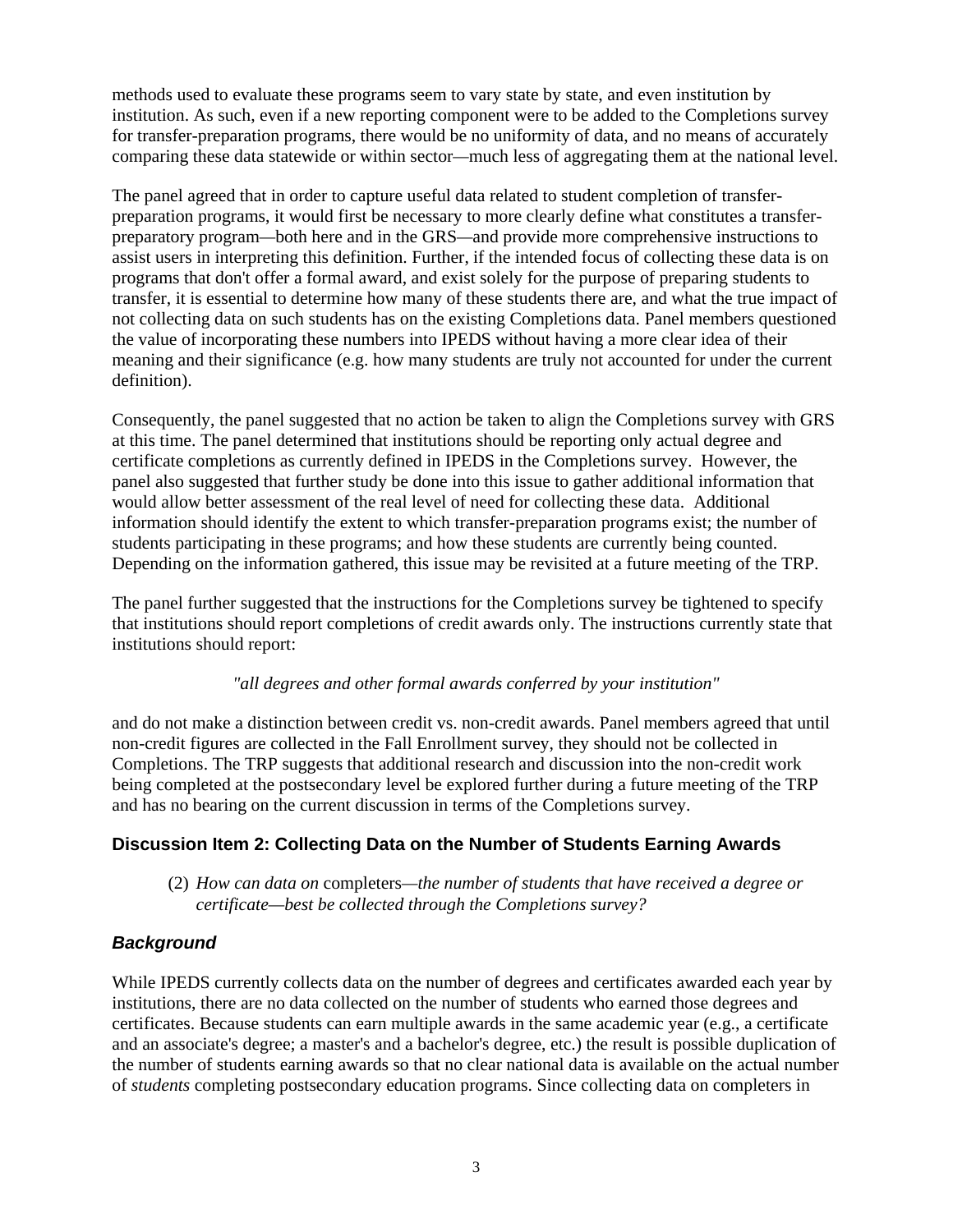addition to completions would help to address relevant policy questions, the TRP was asked to consider how these data might best be collected through the Completions survey.

# *Discussion*

The panel first acknowledged that one of the main issues associated with reporting these data is the institutional burden associated with the collection. Collecting data on completers by CIP code would significantly increase the time and resources required of institutions to prepare and report completions data. It would also increase the likelihood of duplication where students completed multiple programs within the same degree level. As such, panelists agreed on the necessity of finding a solution that would impose the least amount of institutional burden, while also presenting the highest level of unduplicated data.

However, it was also noted that collecting data on the total number of completers would not be as useful for institutions that award multiple degree levels, or as constructive for addressing policy questions, as collecting data by award level (e.g., number of associate's degree completers, number of bachelor's degree completers, etc.). Panel members agreed that while an added institutional burden exists with reporting demographic data by award level, the value of the data justifies the imposed burden.

The panel then discussed the value of reporting demographic data by all eleven award levels traditionally reported in IPEDS and came to the consensus that collapsing some of the award levels would not only reduce institutional burden, but also decrease the likelihood of duplication where students earned multiple degrees or certificates in the same academic year. The panel ultimately suggested reducing the number of award levels for reporting degree and certificate completers to the following:

| <b>Award Levels for Completions (11 levels)</b>                                                                                                                                                                                                                                                                                                                                                                         | <b>Award Levels for Completers (6 levels)</b>                                                                                                                                                                                                |
|-------------------------------------------------------------------------------------------------------------------------------------------------------------------------------------------------------------------------------------------------------------------------------------------------------------------------------------------------------------------------------------------------------------------------|----------------------------------------------------------------------------------------------------------------------------------------------------------------------------------------------------------------------------------------------|
| Less than one-year certificates<br>At least one but less than two-year<br>certificates<br>Associate's degree<br>At least two but less than four-year<br>certificates<br>Bachelor's degree<br>$\bullet$<br>Post-baccalaureate certificates<br>Master's degree<br>Post-master's certificates<br>Doctor's degree - research/scholarship<br>Doctor's degree - professional practice<br>$\bullet$<br>Doctor's degree - other | Less than 1-year certificates<br>At least 1 but less than 4-year certificates<br><b>Associate's Degrees</b><br><b>Bachelor's Degrees</b><br>Post-baccalaureate / Post-master's<br>certificates<br>Master's and Doctor's Degrees<br>$\bullet$ |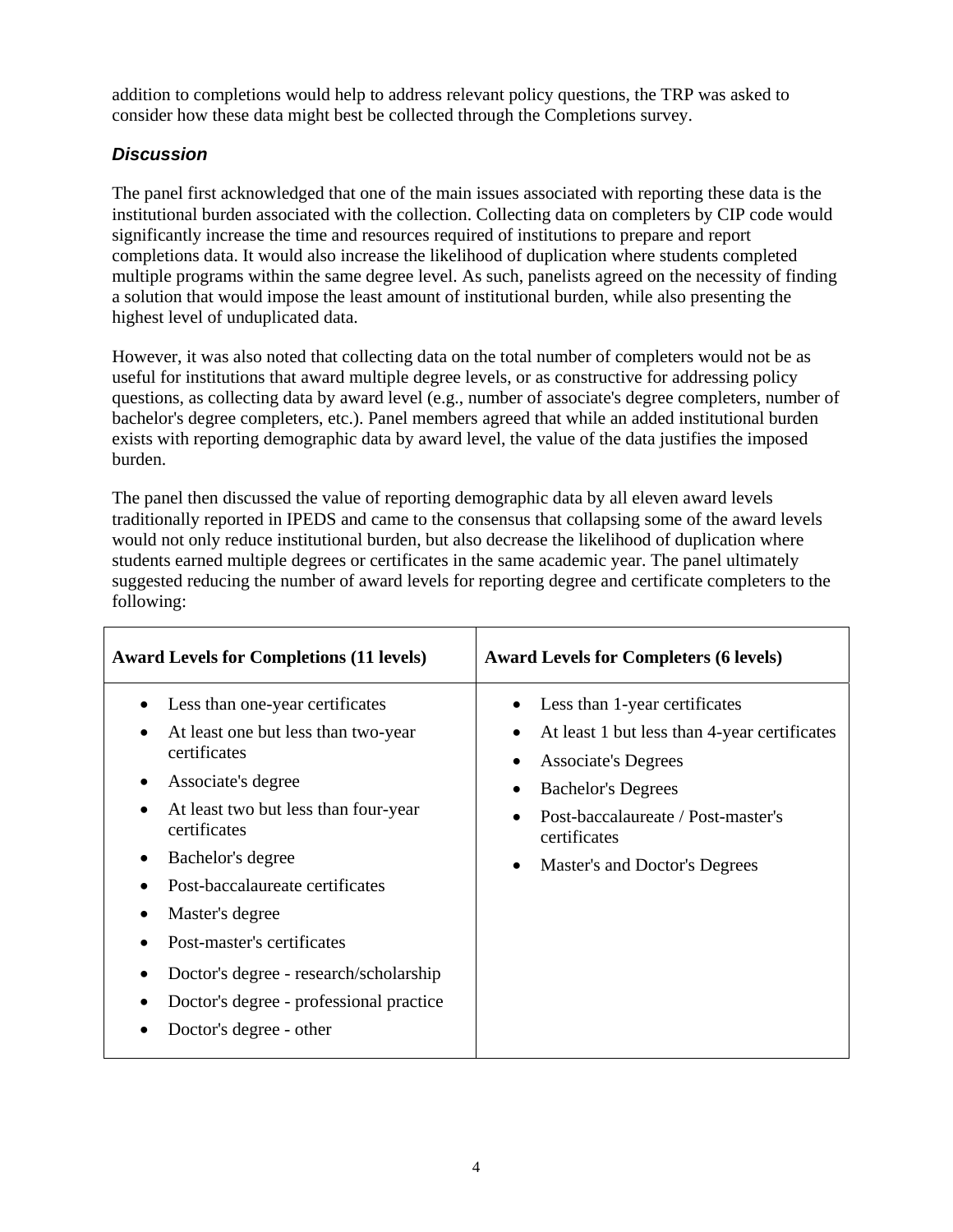Based on the above, the TRP suggests that the following new screens be added to the existing collection forms to capture data on program completers:

### **New Screen A – All Completers**

|                                                       | <b>Male</b>                  |                                 | <b>Female</b>                |                                 |
|-------------------------------------------------------|------------------------------|---------------------------------|------------------------------|---------------------------------|
|                                                       | Number of<br><b>Students</b> | <b>Total Degrees</b><br>Awarded | Number of<br><b>Students</b> | <b>Total Degrees</b><br>Awarded |
| <b>By Race/Ethnicity</b>                              |                              |                                 |                              |                                 |
| Nonresident alien                                     | RV                           | CV                              | RV                           | <b>CV</b>                       |
| Hispanic/Latino                                       | RV                           | <b>CV</b>                       | <b>RV</b>                    | c <sub>V</sub>                  |
| American Indian or Alaska Native                      | RV                           | CV                              | <b>RV</b>                    | $c_{V}$                         |
| Asian                                                 | RV                           | Cν                              | RV                           | <b>CV</b>                       |
| <b>Black or African American</b>                      | RV                           | Cν                              | RV                           | $c_{V}$                         |
| Native Hawaiian or Other Pacific<br><b>I</b> Islander | RV                           | CV                              | RV                           | <b>CV</b>                       |
| White                                                 | RV                           | Cν                              | RV                           | $c_{V}$                         |
| Two or more races                                     | RV                           | CV                              | RV                           | <b>CV</b>                       |
| Race and ethnicity unknown                            | RV                           | CV                              | <b>RV</b>                    | $c_{V}$                         |
| Total                                                 | <b>CV</b>                    | $c_{V}$                         | <b>CV</b>                    | <b>CV</b>                       |

Screen A shows the total unduplicated number of students and degrees awarded, cross-referenced by race/ethnicity and gender where **CV** indicates a calculated or pre-populated value, and **RV** indicates an institutionally reported value. Based on the information provided, the institution will subsequently be presented with the following screen for *each* award level that they indicate offering:

| <b>New Screen B</b><br>For each award level (maximum of 6 levels) |                           |                                        |
|-------------------------------------------------------------------|---------------------------|----------------------------------------|
|                                                                   | <b>Number of Students</b> | <b>Total Degrees</b><br><b>Awarded</b> |
| <b>By Gender</b>                                                  |                           |                                        |
| Male                                                              | <b>RV</b>                 | <b>CV</b>                              |
| Female                                                            | <b>RV</b>                 | <b>CV</b>                              |
| <b>By Race/Ethnicity</b>                                          |                           |                                        |
| Nonresident alien                                                 | <b>RV</b>                 | $c_{V}$                                |
| Hispanic/Latino                                                   | <b>RV</b>                 | <b>CV</b>                              |
| American Indian or Alaska Native                                  | RV                        | <b>CV</b>                              |
| Asian                                                             | <b>RV</b>                 | <b>CV</b>                              |
| <b>Black or African American</b>                                  | <b>RV</b>                 | <b>CV</b>                              |
| Native Hawaiian or Other Pacific Islander                         | <b>RV</b>                 | <b>CV</b>                              |
| White                                                             | <b>RV</b>                 | <b>CV</b>                              |
| Two or more races                                                 | <b>RV</b>                 | <b>CV</b>                              |
| Race and ethnicity unknown                                        | RV                        | <b>CV</b>                              |
| Total                                                             | CV                        | <b>CV</b>                              |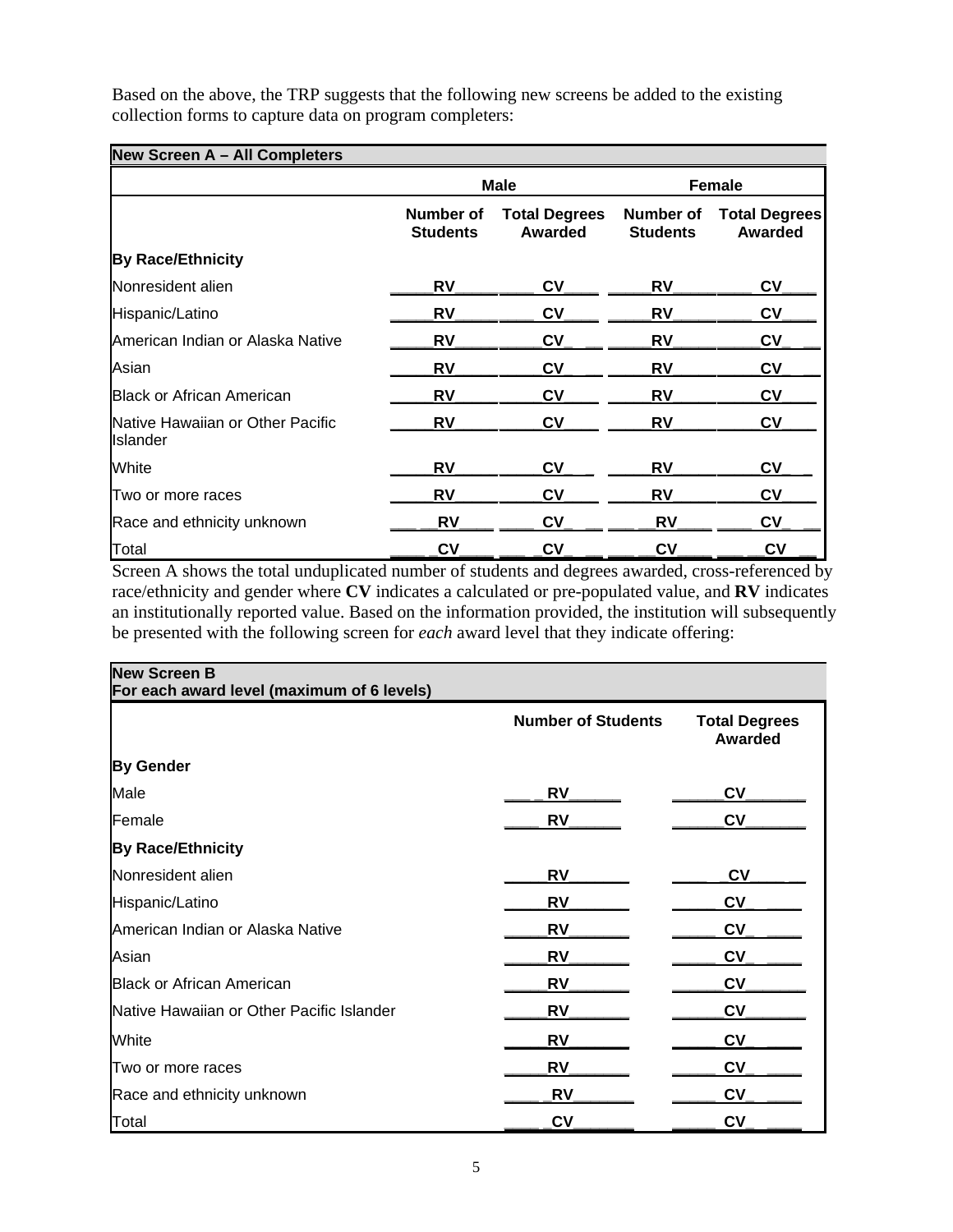Institutions will also be provided with a summary screen of the award level data they have provided. There will be no data entry on this screen; all data will be pre-populated based on the information provided in each of the relevant award level screens:

| New Screen C - Summary of Award Level Data              |                              |                                 |                              |                                 |
|---------------------------------------------------------|------------------------------|---------------------------------|------------------------------|---------------------------------|
|                                                         | <b>Male</b>                  |                                 | <b>Female</b>                |                                 |
|                                                         | Number of<br><b>Students</b> | <b>Total Degrees</b><br>Awarded | Number of<br><b>Students</b> | <b>Total Degrees</b><br>Awarded |
| <b>By Award Level</b>                                   |                              |                                 |                              |                                 |
| Less than 1-year certificates                           | <b>CV</b>                    | Cν                              | Cν                           | CV                              |
| At least 1 but less than 4-year<br>certificates         | Cν                           | CV                              | C٧                           | <b>CV</b>                       |
| Associate's Degrees                                     | CV                           | Cν                              | Cν                           | <b>CV</b>                       |
| Bachelor's Degrees                                      | $c_{V}$                      | Cν                              | Cν                           | <b>CV</b>                       |
| Post-baccalaureate/Post-master's<br><b>Certificates</b> | $c_{V}$                      | <b>CV</b>                       | C٧                           | $c_{V}$                         |
| Master's and Doctor's Degrees                           | CV                           | Cν                              | Cν                           | CV                              |

The summary screen will effectively serve as an indicator of where duplication exists within award levels. If, within a given award level, a notable difference exists between the number of students and total degrees awarded, it will be a clear indication that duplication occurred there. However, it will not be possible to distinguish duplications across award levels, since a student who receives multiple awards of different levels will be reported once for each award level earned.

# **Discussion Item 3: Data on Completions and Completers by Age**

(3) *How can data on completions and completers by age of student best be collected in the Completions survey?* 

# *Background*

Research shows that adult learners*—*students aged 25 and older*—*are enrolling in postsecondary education programs at increasing rates. While institutions report student *enrollment* by age through IPEDS, there are no data collected on student *completions* by age.

While such data would be useful to policymakers in designing and developing strategies to improve educational attainment, it would also increase the level of burden placed on institutions, as well as the amount of time and resources necessary to prepare and report IPEDS data.

The TRP was asked to consider how meaningful, reliable, and valid data on completers by age of student might best be captured through the Completions survey, specifically:

- What would be appropriate age ranges to use?
- For each CIP code, should institutions report the number of credentials awarded by gender, race/ethnicity, and age; or simply by age and gender? How would each option impact cell sizes?
- What would be the best method for collecting data on completers by age?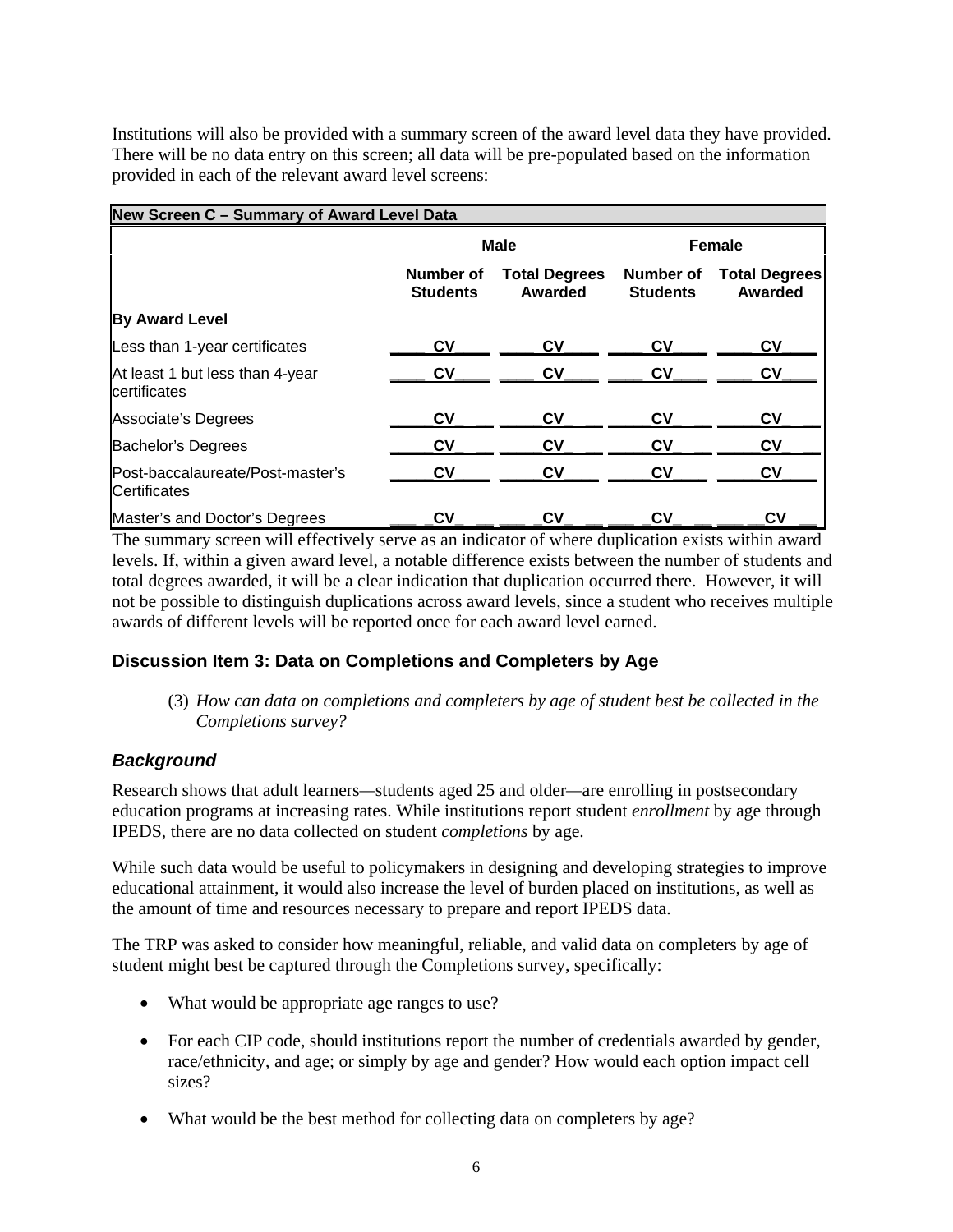# *Discussion*

The panel again discussed the level of burden associated with reporting these data. Adding a component for collecting age data by race/ethnicity within each CIP code would impose a very large burden on institutions. Panel members questioned to what extent this burden would be worth the benefit in terms of collecting these data by CIP code.

The panel agreed that the more pressing need at this time is collecting age data on *completers*, not on *completions*. Consequently, the TRP suggested IPEDS start collecting age data by award level *only*  during the 2011-12 data collection year, then revisit the need for CIP level data during a future collection year. The panel also suggested that IPEDS should only collect age data on completers by gender, *not* by race/ethnicity in order to avoid small cell sizes and high institutional burden. This approach is consistent with the format used for collecting age data in the Fall Enrollment survey.

Based on the above, the TRP suggested that additional rows (shaded below) be added to the six new award level screens for reporting data on completers (discussed in Discussion Item 2 above), to also collect data on completers' age cross-referenced by gender. The panel agreed that although the Fall Enrollment (EF) survey collects age data in ten ranges, the five collapsed ranges used to publish EF data in the First Look tables is sufficient for these purposes. These age ranges are shown below:

| <b>New Screen B</b><br>For each award level (maximum of 6 levels) |                           |                                        |
|-------------------------------------------------------------------|---------------------------|----------------------------------------|
|                                                                   | <b>Number of Students</b> | <b>Total Degrees</b><br><b>Awarded</b> |
| <b>By Gender</b>                                                  |                           |                                        |
| Male                                                              | <b>RV</b>                 | <b>CV</b>                              |
| Female                                                            | <b>RV</b>                 | <b>CV</b>                              |
| <b>By Race/Ethnicity</b>                                          |                           |                                        |
| Nonresident alien                                                 | <b>RV</b>                 | <b>CV</b>                              |
| Hispanic/Latino                                                   | <b>RV</b>                 | <b>CV</b>                              |
| American Indian or Alaska Native                                  | <b>RV</b>                 | <b>CV</b>                              |
| Asian                                                             | RV                        | <b>CV</b>                              |
| <b>Black or African American</b>                                  | <b>RV</b>                 | <b>CV</b>                              |
| Native Hawaiian or Other Pacific Islander                         | <b>RV</b>                 | <b>CV</b>                              |
| White                                                             | <b>RV</b>                 | <b>CV</b>                              |
| Two or more races                                                 | <b>RV</b>                 | <b>CV</b>                              |
| Race and ethnicity unknown                                        | <b>RV</b>                 | <b>CV</b>                              |
| <b>By Age</b>                                                     |                           |                                        |
| Under 18                                                          | <b>RV</b>                 | <b>CV</b>                              |
| 18-24                                                             | <b>RV</b>                 | <b>CV</b>                              |
| 25-39                                                             | <b>RV</b>                 | <b>CV</b>                              |
| 40 and above                                                      | <b>RV</b>                 | <b>CV</b>                              |
| Age Unknown                                                       | <b>RV</b>                 | CV                                     |
| Total                                                             | <b>CV</b>                 | <b>CV</b>                              |